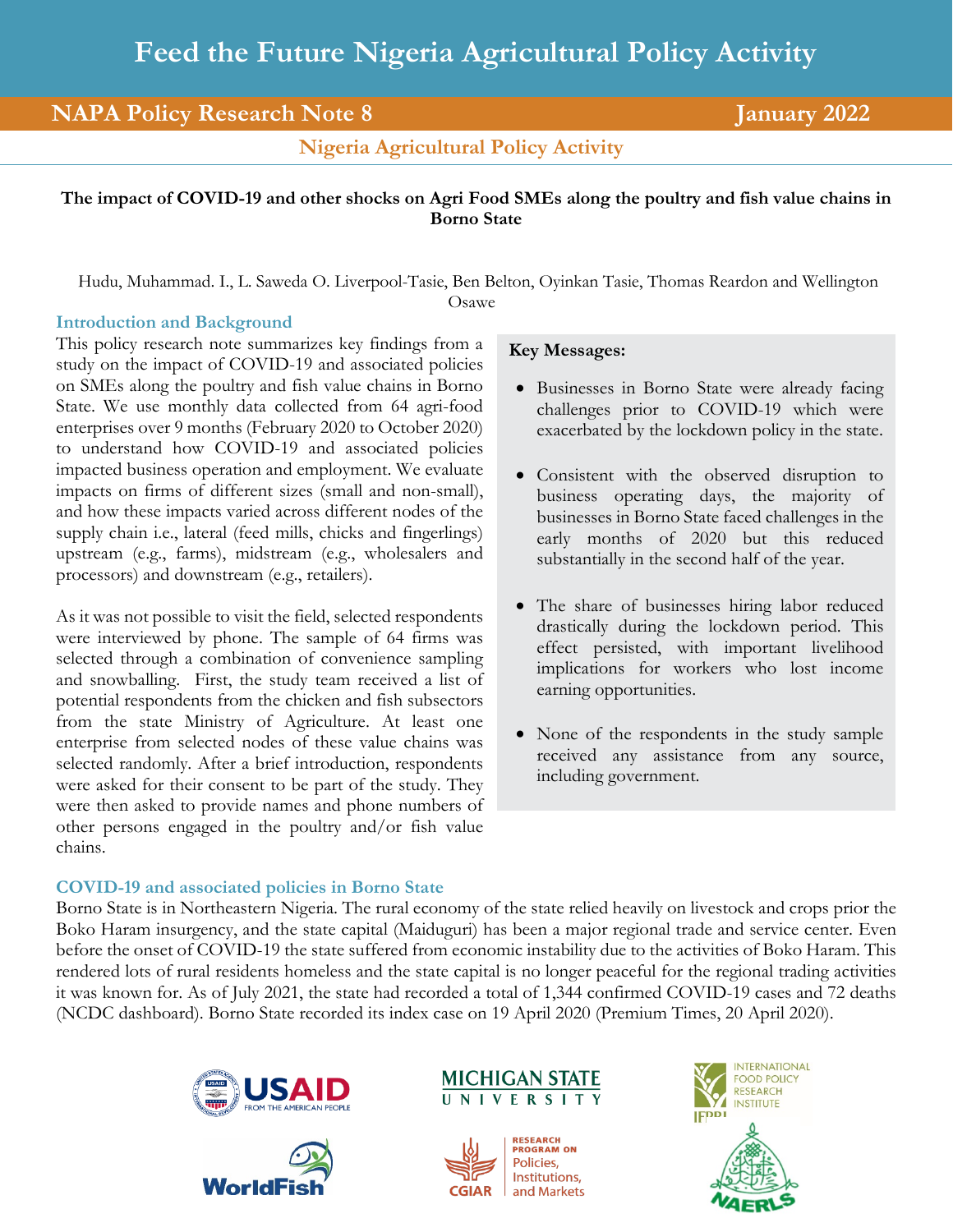Upon the confirmation of the index case, the Borno State government imposed a 14-day lockdown beginning on 20 April 2020. This coincided with Ramadan (a month of fasting, reflection and prayer for Muslims when many religious activities are held), which ran from late April to late May. The lockdown was intended to curb further spread of the disease as 95 individuals who had been in contact with the index case were traced. Other policies included use of facemasks, social distancing and limiting the number of people attending religious gatherings.

### **Overview of poultry and fish production in Borno State**

Poultry production and sale is important in Borno State and the Nigerian economy because it provides income to a significant number of residents as well as a good source of animal protein (meat and eggs). In Borno State, poultry (especially local breeds) are kept as an asset that can be sold in times of need to cater for other household demands such as food, clothing or agricultural inputs (seeds, fertilizer, agrochemicals and labor). Poultry is reported to be a lucrative economic enterprise in Borno and a source of jobs (Tijjani, 2012). In addition to challenges such as high feed costs, disease outbreaks, and marketing problems, (Nmadu, 2014) Boko Haram has denied many the opportunity to invest in the poultry sector since some people were rendered homeless and others displaced to neighboring states. With the resurgence of peace to some extent in the state, many non-Government organizations (NGOs) are working to support the populace (especially women) to secure a living income by supporting them with poultry and other livestock (sheep and goat) so that their products (meat, eggs and milk) can be sold. Such NGOs include Global Food Security Cluster (GFSC), and Action Against Hunger. Between 2019 and 2020 the poultry population in Borno State increased 7.5% from 1,831,622 to 1,968,994, and is anticipated, to increase further if peace is sustained (NAERLS, 2020).

Similar to poultry, there is a high demand of fisheries and aquaculture products in Borno State. Prior to the Boko Haram insurgence, Borno supplied most parts of the country with fish products (dried Catfish). The Doron-Baga fish market was in the 1960s and 70s, a well-known fishing hub. Due to effects of climate change, the size of Lake Chad has decreased significantly and many fishermen have left the lake or turned to subsistence farming. However, fishing activities in the state have declined most because of the Boko Haram insurgency. Before the crisis, the fish industry provided direct and indirect employment for residents in rural Borno. Fishers, fish processors, marketers, retailers, and many other actors earned their living from fish production and associated value chains. Income from the industry contributed significantly to demand for other goods and services like food, household items, and school fees. But the adverse effects of the conflict on the fishing industry resulted in substantial loss of rural livelihoods (FAO, 2019). Reports from AIFP (2004) and FAO (2007) indicate that Borno State has 18 of the 214 dams and reservoirs in Northeast Nigeria, (placing it 5<sup>th</sup> out of 6 states in the Northeast) and 12 out of 62 fish farms, placing it 2<sup>nd</sup> among the 6 states.

#### **Four key findings on the impact of COVID-19 and associated policies on business operations in Borno State.**

#### **1. Businesses in Borno State were already facing challenges prior to COVID-19 which were exacerbated by the lockdown policy in the state**

For all nodes except those in lateral supply chains (feed suppliers and hatcheries) the average number of days of business operation seems to have been lower in the early months of 2020 (between February and May) compared to later months post June 2020 (Table 1). This finding is consistent across business locations (rural or non-rural), business size and gender of business owners and indicates that something else was affecting business operations in Borno prior to the escalation of concerns about COVID-19. For the lateral supply chains business appears to have been similar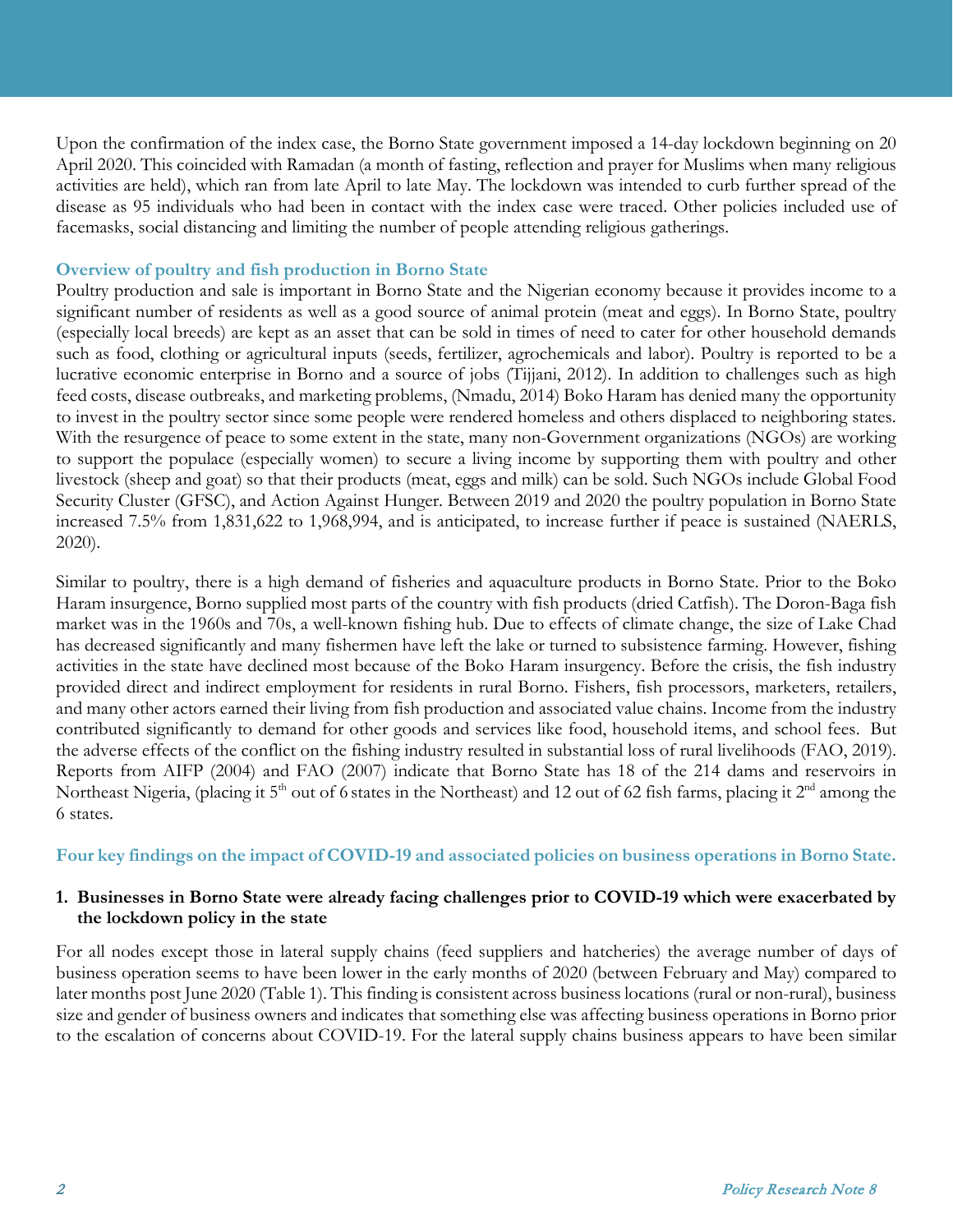pre- and post-May (when Borno State had their lockdown). Thus, compared to February, March and April there was a significant reduction in the average number of operating days in May to about 60% of March and April levels, only to resume to normal levels from June 2020.

This disruption in activities due to the lockdown is also apparent in the downstream segment of the value chains (egg, poultry, and fish retailers), where the average number of small businesses operating days dropped by 20% from 22 in March and April to 18, only to resume full operation almost every day from June onwards. Together these results reveal that many SMEs along the fish and poultry value chains in Borno State were already experiencing disruptions to their operations prior to the escalation of COVID-19 concerns in the state. For those in the lateral and downstream supply chain segments, these disruptions were exacerbated by the lockdown policy in May. From June onwards, business activities for SMEs along the study value chain resumed full operation to 30 or 31 days a month as the lockdown was eased and in part to compensate for the disruptions in the earlier months. While we don't observe different trends for small and non-small businesses, Table 1 reveals that non-small businesses tended to operate for similar or lower average number of days in the early months of the year (compared to small businesses) indicating that they might have been more affected by the pre-existing challenges to business operation in the state prior to the COVID-19 pandemic.

|                             | Feb | Mar | Apr | May | lune. | Jul | Aug                      | Sept | Oct |
|-----------------------------|-----|-----|-----|-----|-------|-----|--------------------------|------|-----|
| <b>SMALL BUSINESSES</b>     |     |     |     |     |       |     |                          |      |     |
| Lateral SC                  | 25  | 22  | 23  | 14  | 23    | 21  | 23                       | 21   | 25  |
| Upstream                    | 27  | 29  | 27  | 29  | 30    | 31  | 31                       | 30   | 31  |
| Midstream                   | 23  | 23  | 23  | 25  | 30    | 31  | 31                       | 30   | 31  |
| Downstream                  | 24  | 22  | 22  | 18  | 30    | 31  | 30                       | 30   | 27  |
| <b>NON-SMALL BUSINESSES</b> |     |     |     |     |       |     |                          |      |     |
| Lateral SC                  | 25  | 18  | 18  | 16  | 30    | 31  | 31                       | 30   | 31  |
| Upstream                    | 28  | 31  | 30  | 31  | 30    | 31  | $\overline{\phantom{a}}$ | 30   | 31  |
| Midstream                   | 22  | 23  | 23  | 17  | 30    | 31  | 31                       | 30   | 31  |
| Downstream                  | 20  | 14  | 19  | 15  | 30    | 31  | 31                       | 30   | 31  |

**Table 1. Average number of days of operation of businesses during the study period**

Source: Authors calculations

The impact of the lockdown policy in Borno State is further revealed by the Google mobility index (GMI) shown in Figure 1. The GMI is constructed using mobile phone user data, and shows percentage changes in mobility each day, relative to a baseline during the first half of February 2020. The Borno State mobility index indicated a decrease in retail and recreational movement from May 2020 and for the same period a significant increase was recorded in residential movement (i.e. staying at home). This pattern reflects the lockdown imposed in the state which led to a decrease in retail and recreational activity and increased the length of time people spent at home. The graph indicates that the pattern continued until the first quarter of 2021 (January-March) when an increase was recorded for retail and recreational movement and a corresponding decrease for staying at home.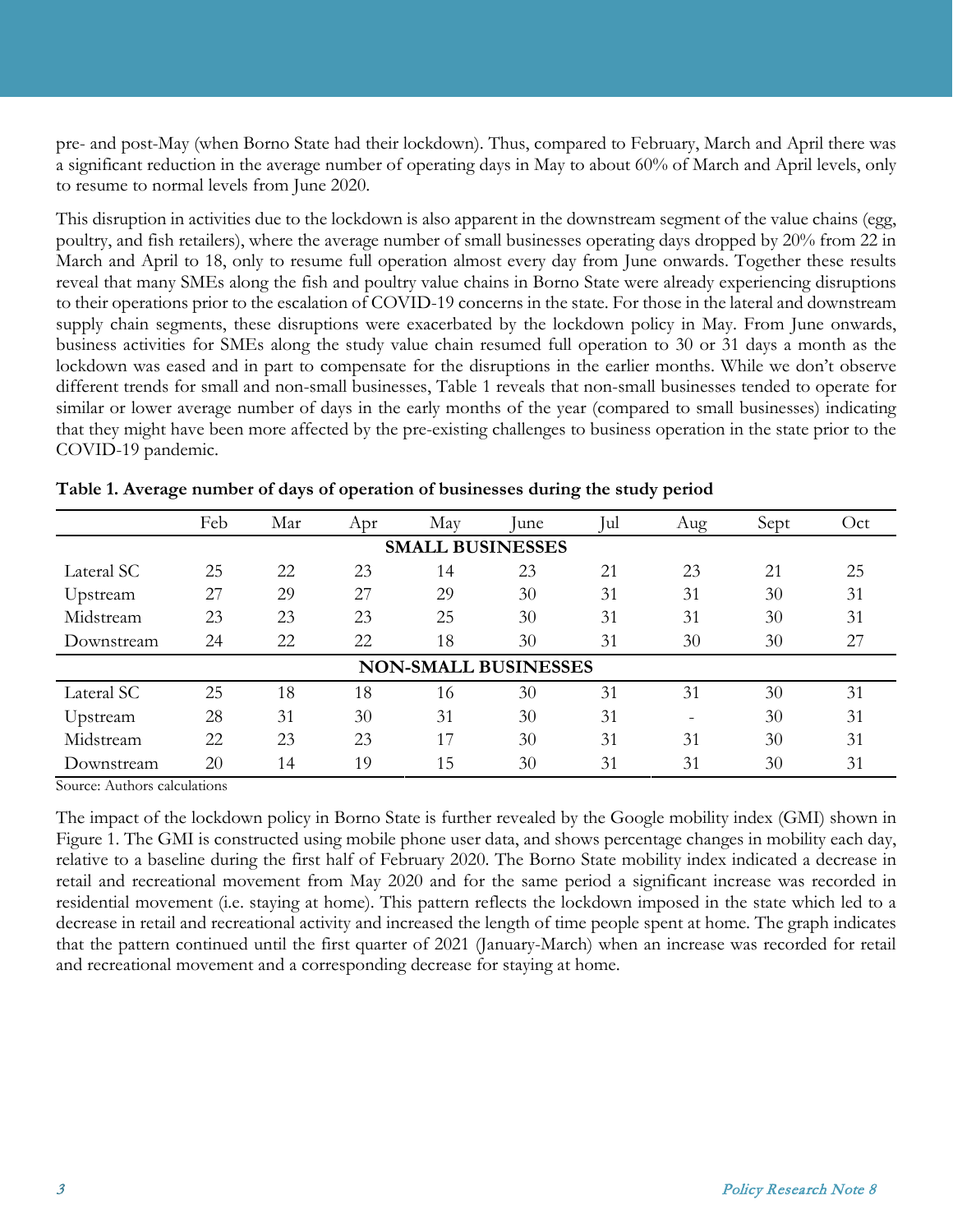



Source: https://www.google.com/covid19/mobility/

#### **2. Most businesses in Borno State faced challenges in the early months of 2020, but this reduced substantially in the second half of the year.**

Consistent with the low average days of business operation in the early months of 2020, the majority of surveyed SMEs reported facing challenges during the first half of 2020, but this share fell from June onwards. In February, March and April, between 90% and 95% of SMEs reported facing a challenge of some kind. Though there was a slight reduction in the share of businesses' reporting that they faced challenges in May, the share was still high at over 80%. From June to October, the share of businesses reporting facing challenges was much lower at 60% in June and July and declining further to under 30% in August and under 10% in September and October.

A closer look at the nature of challenges reported by SMEs in Borno (see Figure 3) revealed that key challenges in the early part of 2020 included the Boko Haram Insurgency, and low demand forcing businesses to make sales on credit. This is consistent with the idea that there were already significant disruptions to supply chain activities in Borno State prior to concerns about COVID-19. However, in May 2020 (when a lockdown was imposed in Borno State) COVID-19 movement restriction was the major reported challenge. Post-lockdown, the key challenge became the high cost of inputs, which began increasing from June 2020 peaked in August before dropping. It is important to note that lockdown in other neighboring states (e.g., Kano, Jigawa, Adamawa and Gombe) States was also seen to affect activities in Borno State as COVID-19 movement restriction were spotted in the months' prior the lockdown imposed in Borno, which took place in May.

For example, a small-scale poultry farmer in Borno reported experiencing "*problems of interstate travel, [with] too many security checks causing high cost of moving chicks to farm".* Similarly, a small-scale fish retailer indicated that the challenges they faced included "*Closure of markets due to total lockdown, and personnel on highways demanding for so much money for goods to be transported".*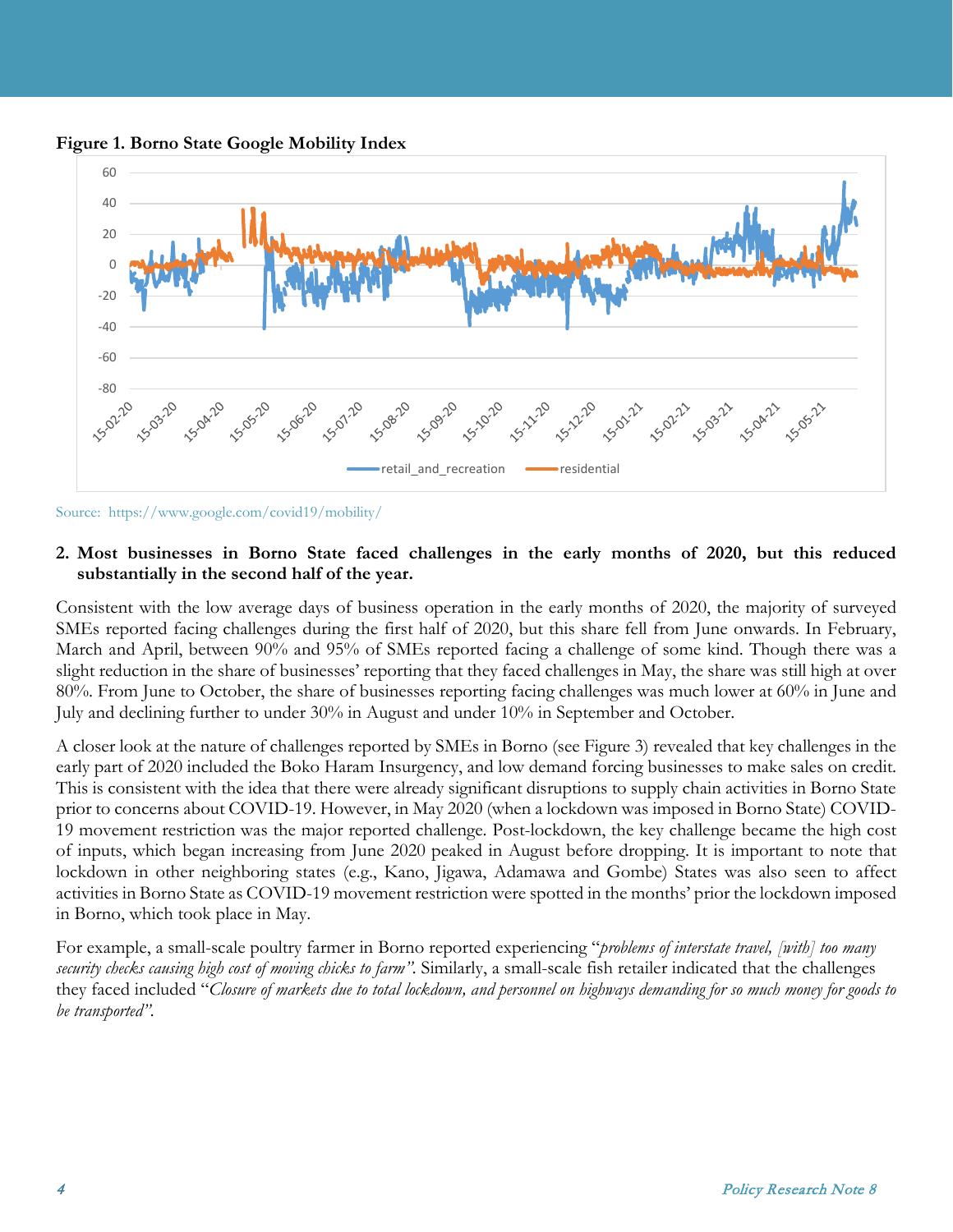*P*rior to the COVID-19 lockdown, challenges reported by SMEs included *"Boko haram activities [that] has slowed down availability of markets and businesses activities"*, and *"Boko haram attacks [that] made my team unable to go to our usual fishing areas to catch fish",* as reported by a non-small fish processor, and a small-scale fisher, respectively.

These examples clearly illustrate how SMEs in Borno State suffered from insecurity challenges which caused a drop in productivity of actors along the value chains of different commodities and increased operating costs as they tried to transport products within the state or across state boundaries.



**Figure 2. Share of businesses reporting that they faced challenges over the study period**

Authors calculations



Figure 3. Nature of Challenges faced by respondents over the study period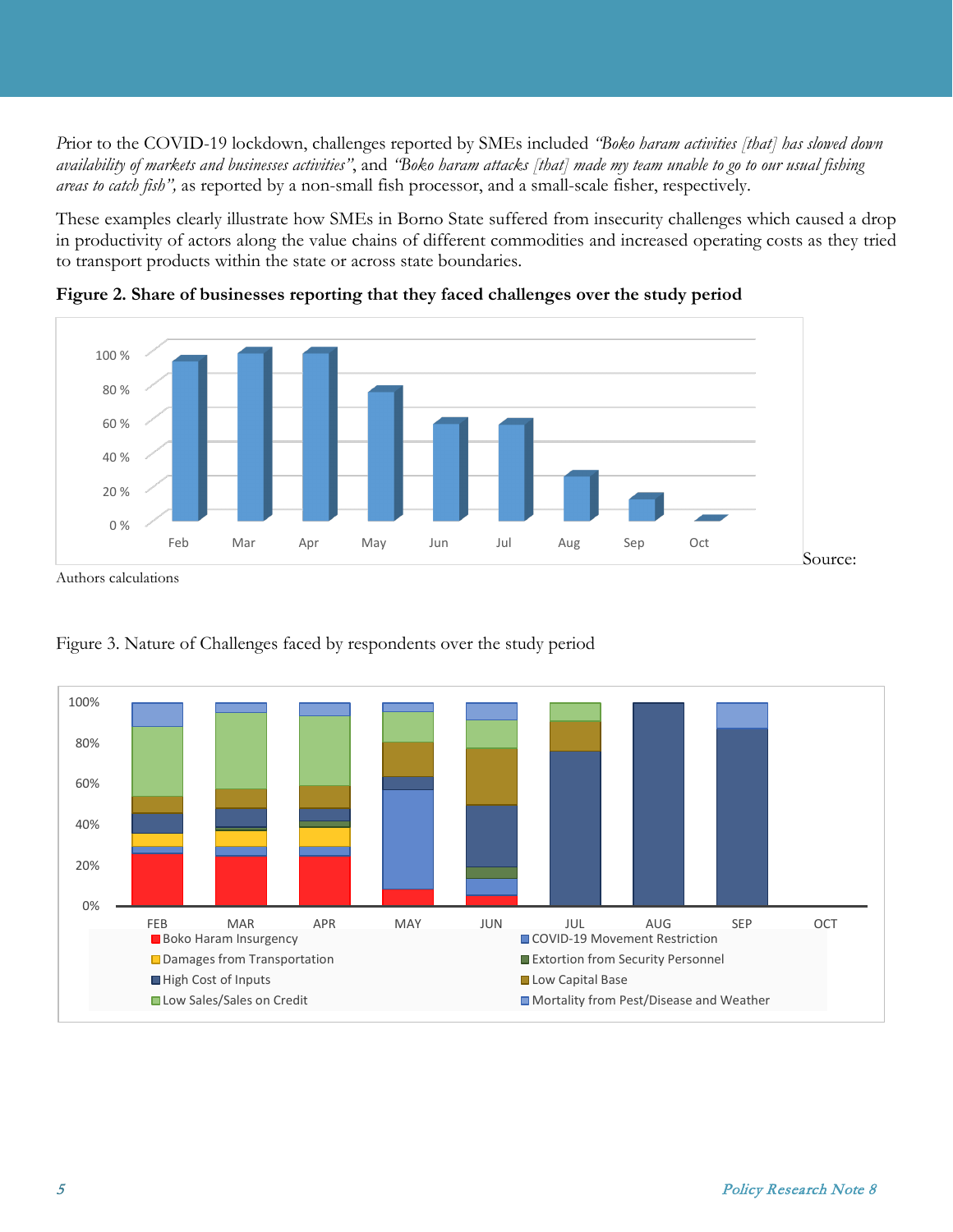3. **The share of businesses hiring labor fell drastically during the lockdown period and this drop persisted**. In February and April 2020, SMEs in Borno State were more likely to hire casual daily workers than regular salaried workers; employed by about 40% and 20% of businesses, respectively. However, there was a complete drop in use of both hired daily labor and salaried workers in May and June which largely persisted till September. This suggests important livelihood implications for workers who lost their income earning opportunities. When combined with Table 1, showing that businesses resumed full operation in June onwards to 30/31 days a month, this result suggests that that post-May 2020 businesses in Borno State depended largely on their own or family labor for their business operations.



**Figure 4: Share of SMEs reporting hiring regular salaried workers and hired daily laborers** 

Source: Authors calculations

## 4. **None of the respondents in the study sample received any assistance from any source, including government.**

Despite the numerous challenges being faced by businesses in Borno State due to Boko Harm insurgency and then exacerbated by COVID-19, no businesses in the study sample reported receiving assistance from any source whether government or their social network. This result was consistent across value chain nodes, business location, business size and gender of business owners.

# **Conclusions and policy recommendations**

Lockdown policies were implemented to curb the threat of COVID-19 in most states in Nigeria, but the case of Borno is slightly different. The state government, recognizing that the state was facing a serious insecurity challenge (Boko Haram) which has already caused lots of problems to the residents of the state, delayed the imposition of lockdown till between late April and early May, that fell during the Ramadan (Fasting) period. During this period Muslims around the world perform Tarawih and Tahajjud (Prayers done during Ramadan) thus bringing people together. To avoid the spread of the disease the government therefore had to impose a lockdown that lasted throughout Ramadan. This affected business operations in the state and further added to the existing challenges,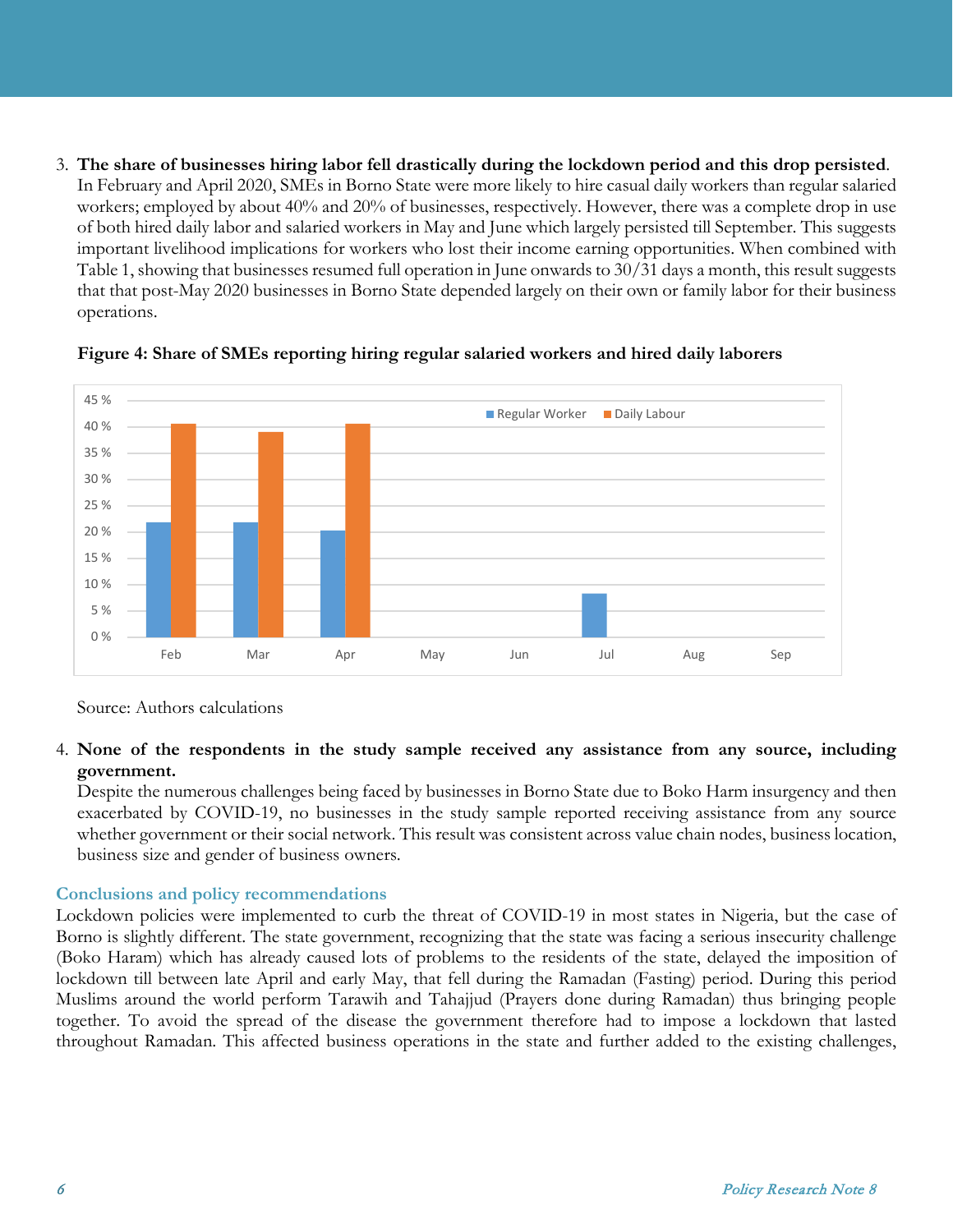including high input costs, low capital base, and sales on credit, resulting from low sales due to the lockdown. Despite federal government provision of assistance to residents of the country, respondents interviewed for this study accessed no form of assistance at all.

Some policy recommendations arising from these findings include:

- Ensure that possible disruptions to the supply of inputs are considered when imposing movement restrictions to avoid impacting production volumes and prices.
- Establish an effective digital data management system containing citizens' details to ensure assistance reaches people most in need.
- Encourage producers in product value-chains to be organized in clusters and supported with information about market opportunities and prices.
- Additional measures to support market access such as government procurement of products for school feeding or other programs can further support agrifood SME access to stable markets.
- Relevant authorities should ensure that security personnel concentrate on the protecting lives and property citizens and do not add to production costs through extortion of agrifood SMEs.

# **Key References**

FAO (2019): FAO in Nigeria,<https://www.fao.org/nigeria/news/detail-events/en/c/1265336/>

FAO (2007): Fishery Country Profile [https://www.fao.org/fishery/docs/DOCUMENT/fcp/en/FI\\_CP\\_NG.pdf](https://www.fao.org/fishery/docs/DOCUMENT/fcp/en/FI_CP_NG.pdf)

- H.Tijjani , B. A.Tijani, A. N.Tijjani and M. A.Sadiq (2012): Economic analysis of poultry egg production in Maiduguri and environs of Borno State, Nigeria *Scholarly Journal of Agricultural Science* Vol. 2(12), pp. 319-324 http:// www.scholarly-journals.com/SJAS ISSN 2276-7118 ©2012 Scholarly-Journals
- NAERLS and FMARD (2020): Wet Season Agricultural in Nigeria. NAERLS Press, Zaria [https://naerls.gov.ng/wp](https://naerls.gov.ng/wp-content/uploads/2020/10/Agricultural-Performance-Survey-of-2020-Wet-Season-in-Nigeria.pdf)[content/uploads/2020/10/Agricultural-Performance-Survey-of-2020-Wet-Season-in-Nigeria.pdf](https://naerls.gov.ng/wp-content/uploads/2020/10/Agricultural-Performance-Survey-of-2020-Wet-Season-in-Nigeria.pdf)
- Nigeria Center for Disease and Control (2020): COVID -19 Outbreak in Nigeria: Situation Reports. [https://ncdc.gov.ng/diseases/sitreps/?cat=14&name=An%20update%20of%20COVID-](https://ncdc.gov.ng/diseases/sitreps/?cat=14&name=An%20update%20of%20COVID-19%20outbreak%20in%20Nigeria)[19%20outbreak%20in%20Nigeria](https://ncdc.gov.ng/diseases/sitreps/?cat=14&name=An%20update%20of%20COVID-19%20outbreak%20in%20Nigeria)
- Premium Times (2020): Corona Virus: Borno declares 14-day Lockdown [https://www.premiumtimesng.com/regional/nnorth-east/388942-coronavirus-borno-declares-14-day](https://www.premiumtimesng.com/regional/nnorth-east/388942-coronavirus-borno-declares-14-day-lockdown.html)[lockdown.html](https://www.premiumtimesng.com/regional/nnorth-east/388942-coronavirus-borno-declares-14-day-lockdown.html)